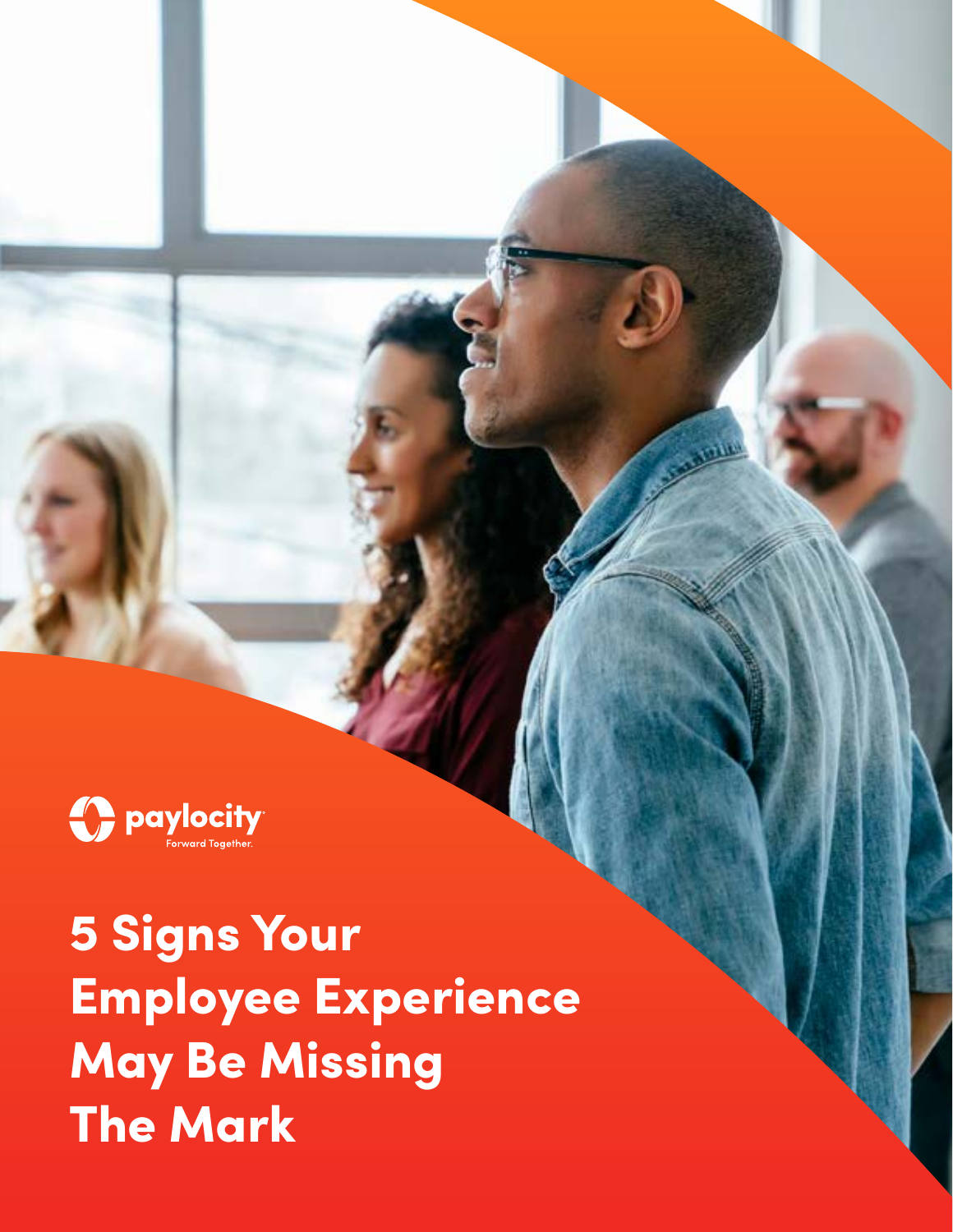

Rapid change in the economic, technology, and labor landscapes means you're under pressure to be constantly aware and evolving based on these changes.

To attract and keep top talent, focus your efforts on building a positive employee experience that meets the needs and exceeds the expectations of your workforce. We're giving you five key things that might be holding you back from delivering an exceptional employee experience.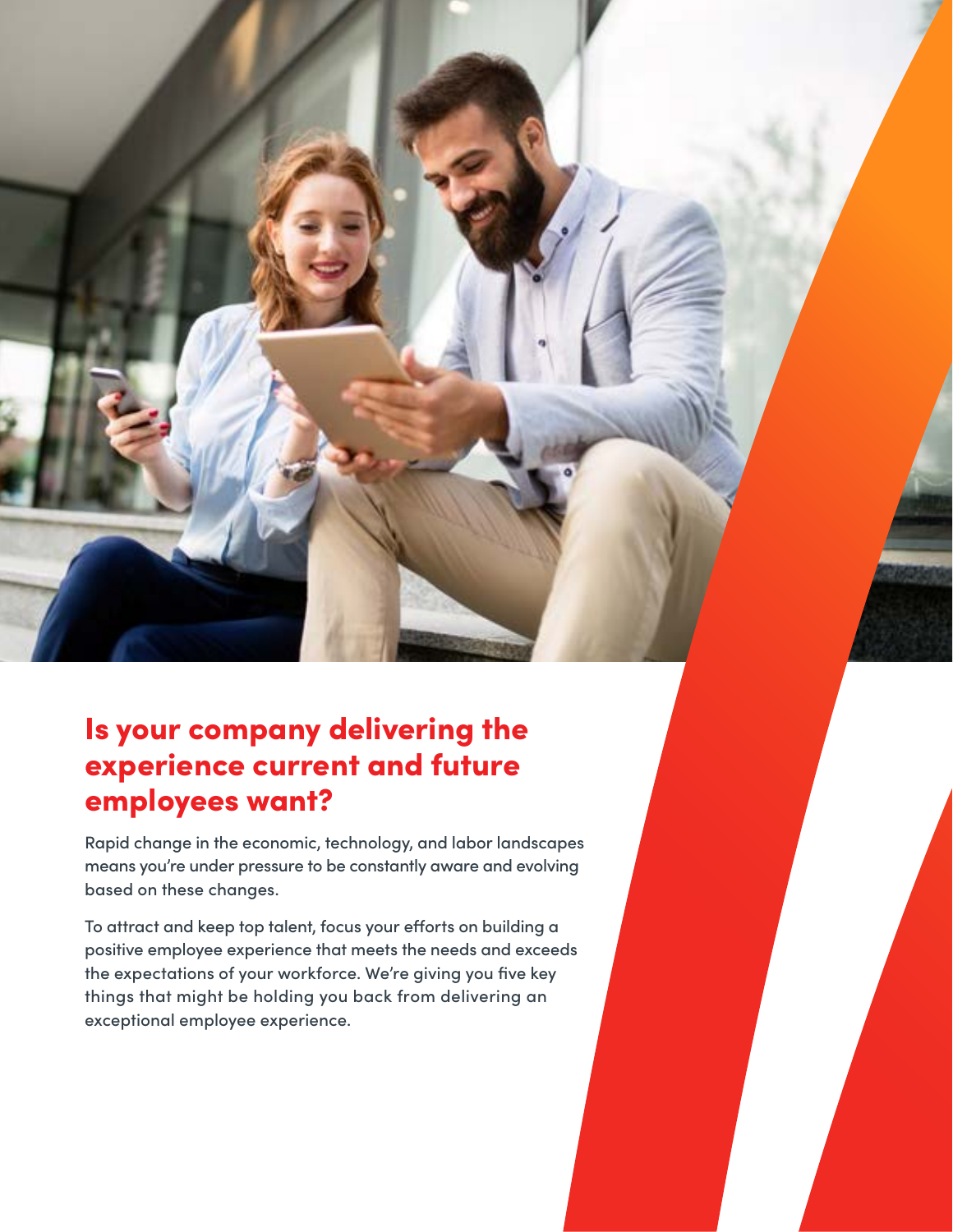

### 1. You're Not Collecting Employee Insights.

Whether you call it employee data insights or people analytics, data is the key to knowing your employees better. Analytical thinking is crucial to organizational progress, and this includes HR. In a tight labor market and highly competitive industries, effective and timely decision-making are a top priority.

Utilization data, for example, helps you to focus your resources on the areas of greatest impact to reduce wasted time, energy, and money.

Holistic data minimizes misinterpretation of anecdotal information that can lead to ineffective strategies. Just as companies are evaluating the entire customer journey to get an accurate view of what's working in-house, this same holistic approach must be taken to assess the employee experience.

# 2. Processes are Manual and Disjointed.

Are processes like recruitment and onboarding presenting frustrating and uncoordinated experiences for applicants and employees? Are your HR records kept in multiple places and systems that make reporting time-consuming and difficult?

HR teams can spend endless hours jumping between platforms entering or looking up data manually for employees and pulling data into spreadsheets that become out of date the minute they're created. A single place to store and enter information can not only save time but also ensure accuracy and information security.

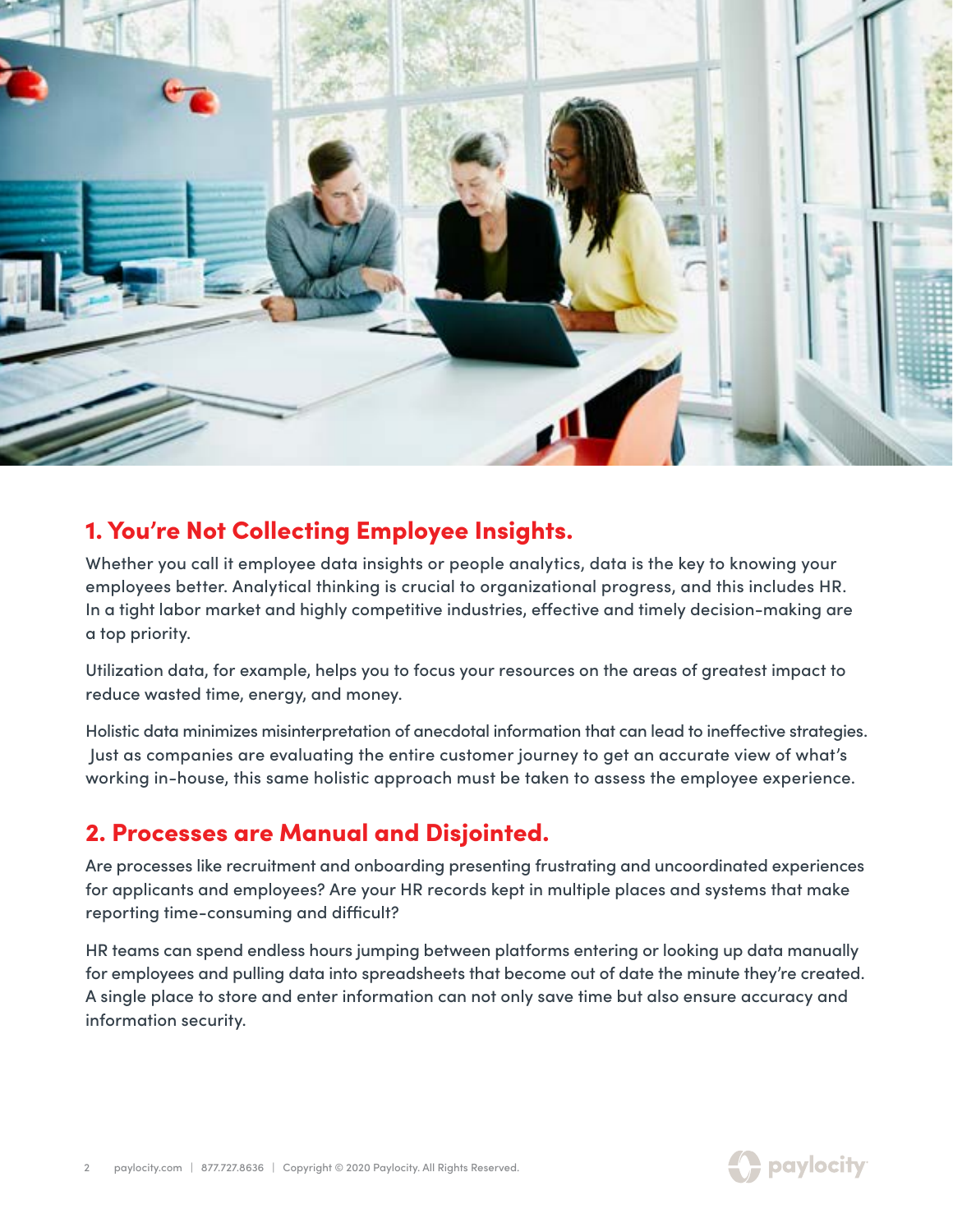

#### 3. Learning and Development opportunities are limited and inflexible.

When you invest in your people's learning and development, you communicate your commitment to their growth and raise satisfaction. That message is pretty clear, too, when you consider 94% of employees say they would stay at a company longer if it invested in their learning and development.<sup>1</sup> Whether someone can see a future with his or her employer depends greatly on his or her ability to develop new skills and thrive while employed there, including opportunities to share expertise and experience.

When considering what would lead them to quit, employees report that the ability to learn and grow is roughly twice as important as getting a raise and more than twice as important as the relationship with their manager, despite the anecdote that people leave their bosses, not their jobs.<sup>2</sup>

The mistake might not be a complete lack of learning and development opportunities, though. Trainings become stale and ineffective when companies take a one-size-fits-all approach focused on organizational goals rather than employee needs. By providing customized learning that's accessible any time and on any device, employers can meet staff where they are and help turn them into tomorrow's leaders.

- 1 <https://learning.linkedin.com/resources/workplace-learning-report>
- 2 <https://www.linkedin.com/pulse/want-happy-work-spend-time-learning-josh-bersin/>

<https://hbr.org/2018/01/why-people-really-quit-their-jobs>

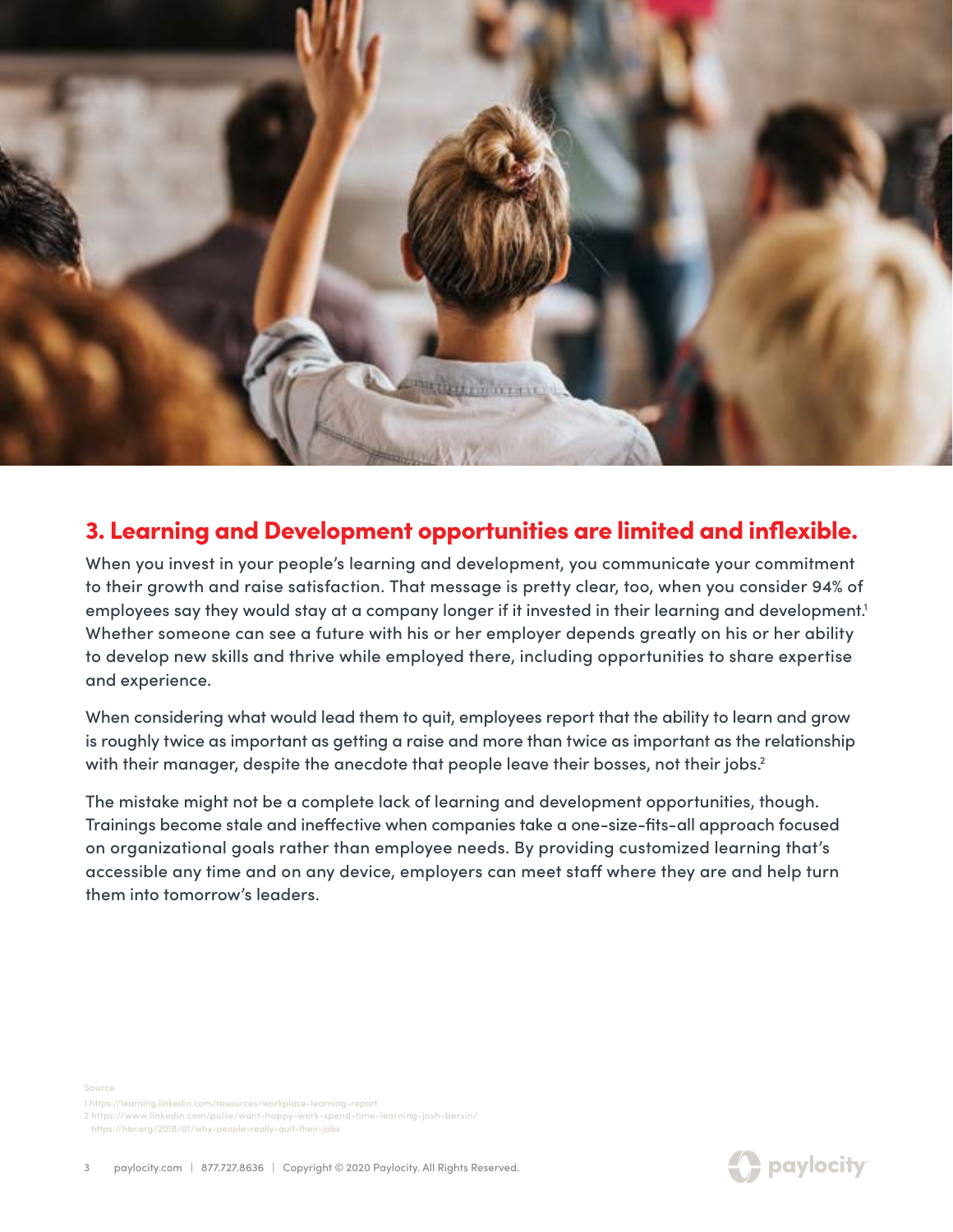

### 4. Performance Feedback is One-Directional and Sporadic.

Annual reviews are not enough to keep employees aware of their performance and feeling connected to their work. Ongoing, rather than episodic, feedback gives staff the ability to continuously check their understanding of their goals and progress, resulting in a positive impact on performance.

In fact, continuous reviews that look both forward and backward and come from peers as well as supervisors have been shown to boost performance.<sup>3</sup> More frequent feedback from a variety of sources helps employees be more agile by giving them the chance to make timely adjustments. It also enables managers to better understand their teams and makes their input more impactful as it is provided in real time.

# 5. Collaboration and Communication are Lacking and Ineffective.

People want to connect – with their peers and managers, and to stay informed on what is happening at your company. And there is no shortage of tools available for that. More than a quarter of employees (27%) say they waste upwards of a full work day sifting through email and messages, for example.4

Meaningful connections and effective communication are needed to drive a positive corporate culture and engage employees. Blended workforces made up of part-time, full-time, and contract workers in different locations—often on the road—make it increasingly challenging to provide opportunities for connections.

Centralized, mobile-accessible social platforms make it possible for employees to make those connections, and organizations can ensure news is shared consistently and quickly.

Source 1 ployees-with-ongoing-forward-looking-feedback 4 <https://www.linkedin.com/pulse/want-happy-work-spend-time-learning-josh-bersin/>